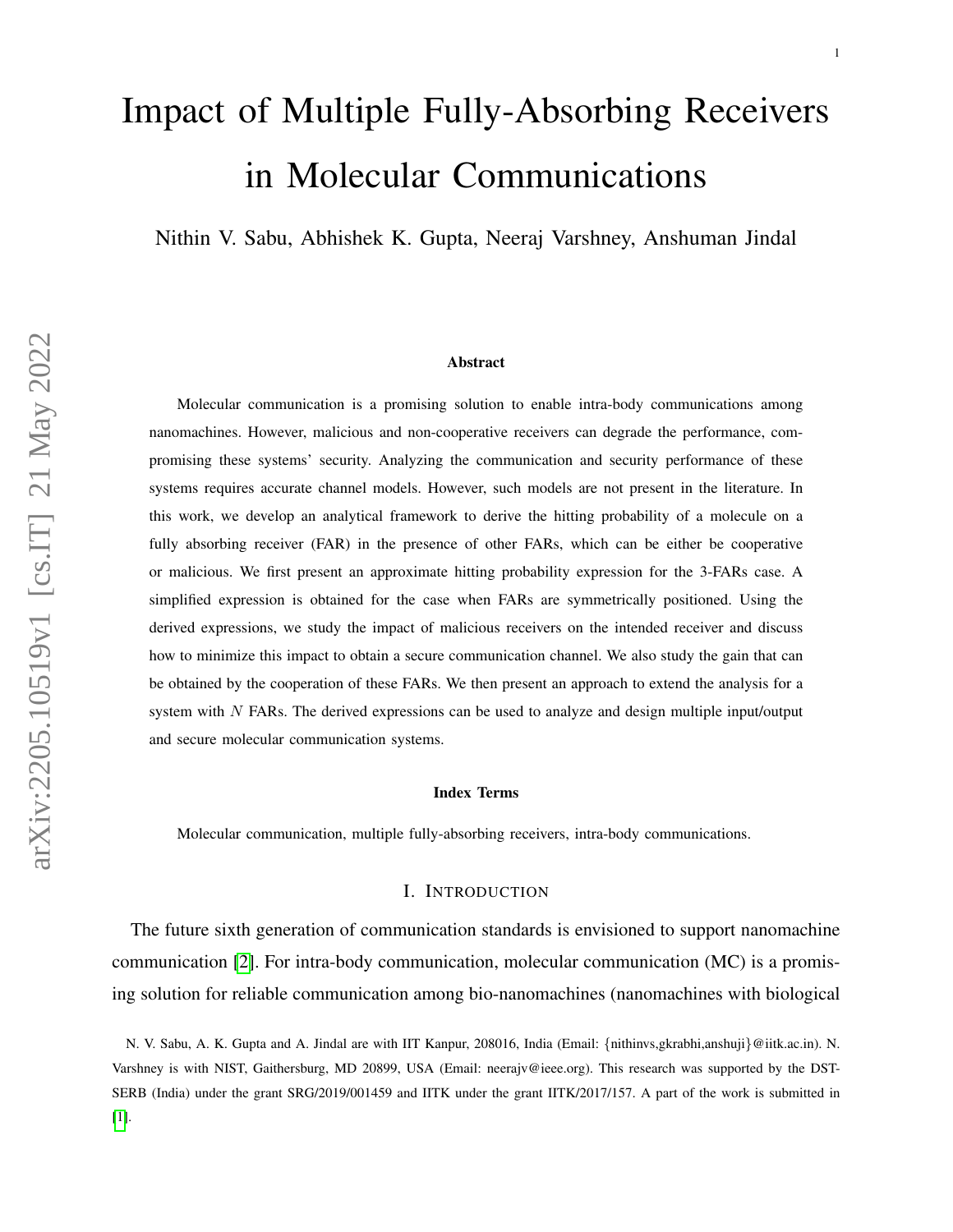functional parts) [\[3\]](#page-13-2). MC uses molecules as the carrier of information, termed information molecules (IMs). The out of the body communication can be effectively performed with the help of electromagnetic (EM) waves like tera-hertz waves [\[2\]](#page-13-0). A hybrid system utilizing both MC and EM-based communication can help realize efficient healthcare systems. Here, MC systems can gather information from inside the human body, and EM-based systems convey the gathered information to a healthcare facility to process the information and take necessary actions.

In intra-body communication systems, multiple receiver bio-nanomachines may coexist in the same communication channel. For example, multiple malicious receivers may coexist with MC systems inside a human body. The malicious receivers can act as eavesdroppers or hinder the triggering of MC detection systems by absorbing the IMs [\[4\]](#page-13-3). Such actions have profound security implications in e-health systems. Multiple receivers can also be utilized to create singleinput multiple-output (SIMO) and multiple-input multiple-output (MIMO) communication links with improved reliability and performance.

An important metric in characterizing a molecular channel is hitting probability which denotes the probability that an IM hits the intended receiver (or equivalently the fraction of IMs hitting the receiver) within time  $t$ . For a diffusion-based MC system with a point transmitter and a fully-absorbing receiver (FAR) in three-dimension (3-D), the hitting probability was discussed in [\[5\]](#page-13-4). When there are other FARs present in the same medium, they can capture the IMs transmitted to the intended receiver. Therefore, the hitting probability decreases with the number of additional receivers, thus degrading the communication reliability. It is important to derive the hitting probability for general  $N$  FARs to study the extent of the impact of additional receivers. However, there is no analytical channel model for an MC system with multiple FARs. Many of the works [\[6\]](#page-13-5)–[\[8\]](#page-14-0) relied on fitting models, machine learning-based approaches, and particlebased simulations to analyze systems with multiple FARs. For a system with two FARs, an approximate analytical expression for the hitting probability on *each of* the FAR was derived in our past work [\[9\]](#page-14-1). Later this work was extended to derive the approximate expression for hitting probability of an IM on FARs with different sizes [\[10\]](#page-14-2). An approximate analytical equation for the hitting probability of an IM on *any one* of the FAR in a system with multiple FARs was derived in [\[11\]](#page-14-3). However, analysis for an arbitrary value of  $N$  is still missing in the current literature. Analyzing MC systems with multiple FARs using the methods employed in [\[6\]](#page-13-5)–[\[8\]](#page-14-0) are time-consuming and inconvenient. Even though obtaining exact analytical expressions for the hitting probability of MC systems with multiple FARs can be difficult, approximate analytical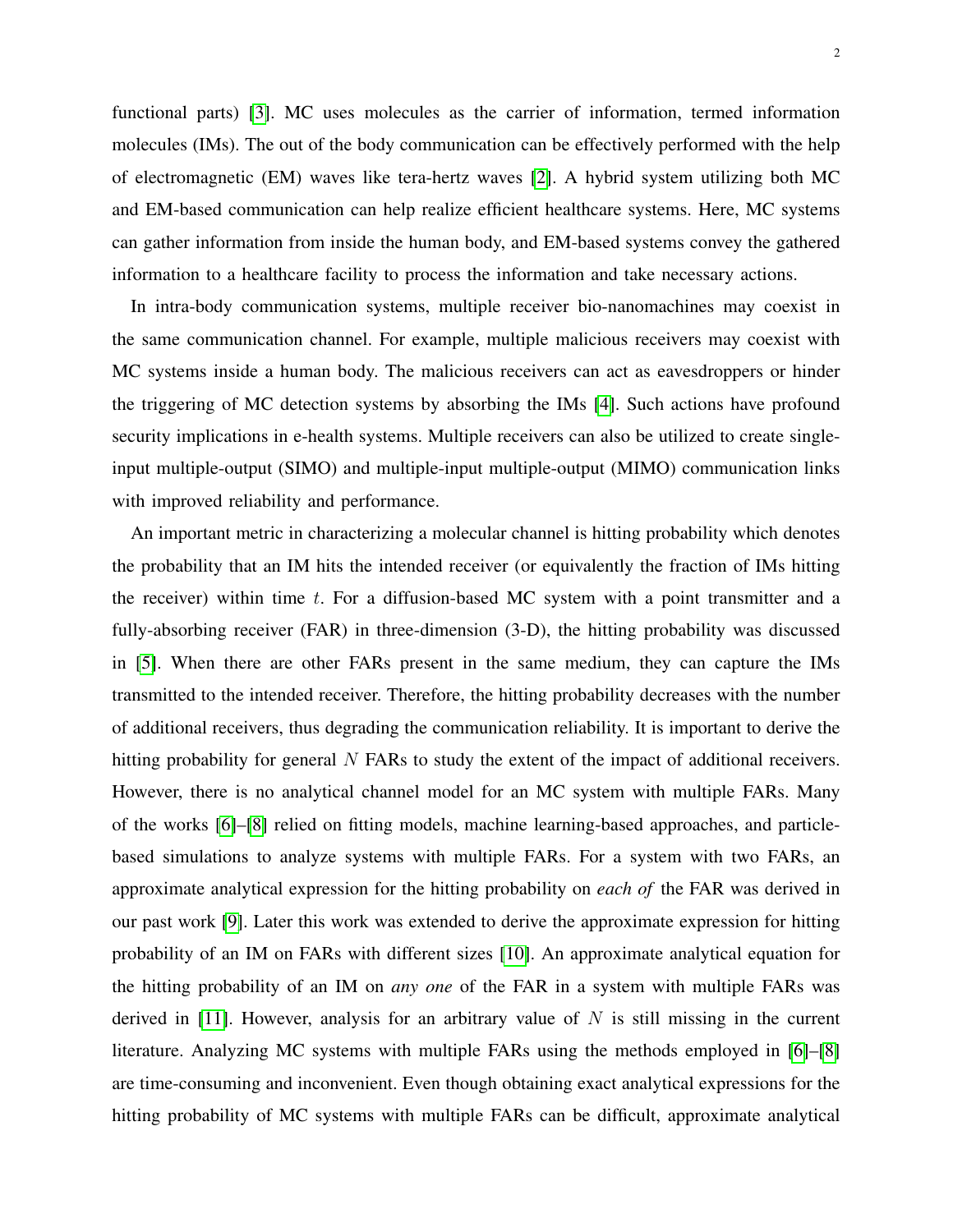expressions with good accuracy are of a greater value, which is the focus of the work.

This work considers a diffusion-based MC system in 3-D with a point transmitter and N FARs. We first consider  $N = 3$  and derive the hitting probability of an IM on one FAR in presence of the rest of the FARs, which is validated using simulations. We then provide the approach for the general  $N$  case. The contributions of this work are listed below.

- We consider an MC system with three FARs located in arbitrary positions in 3-D. We derive an approximate yet accurate analytical expression for the hitting probability of an IM on each of the FARs while considering the impact of the rest of the FARs. The derived equation is then validated using particle-based simulations.
- Using the derived equation for the 3 FAR system, a very simple expression is obtained when the FARs are symmetrically positioned (*i.e.,* mutually equidistant and equidistant from the transmitter).
- We also study the impact of malicious receivers on the intended receiver's performance by quantifying the mutual influence of FARs and discuss when the impact is minimal.
- We also study the gain in detection performance when FARs can cooperate with each other.
- We also provide a framework to derive the hitting probability expression for an MC system with  $N$  FARs for an arbitrary value of  $N$ .

**Notation:**  $\mathcal{L}[\cdot]$  denotes the Laplace transform and  $\mathcal{L}^{-1}[\cdot]$  denotes the inverse Laplace transform.

# II. SYSTEM MODEL

We consider a diffusion-limited MC system with a point transmitter located at origin o and  $N = 3$  FARs located at  $A_i$ 's ( $i \in \{1, 2, 3\}$ ) in a 3-D medium as shown in Fig. [1.](#page-3-0) The radius of all the FARs is assumed to be the same and is denoted by  $a$ . The IM emitted by the point transmitter propagates in the medium via Brownian motion [\[12\]](#page-14-4). The propagation medium is assumed to be homogeneous, and the diffusion coefficient (denoted by  $D$ ) of the IM is assumed to be constant over space and time. An IM is absorbed and is detected with a probability 1 when it hits the surface of FAR.

The considered setup can be applied to various scenarios, including cooperative and noncooperative settings. For example, the multiple FARs can be cooperating where they work together as a SIMO/MIMO system to decode the same message transmitted from o. In a different scenario, these FARs can act as malicious or non-cooperative receivers interfering with the other receivers' communication. Without loss of generality, we assume that the first  $FAR FAR<sub>1</sub>$  is the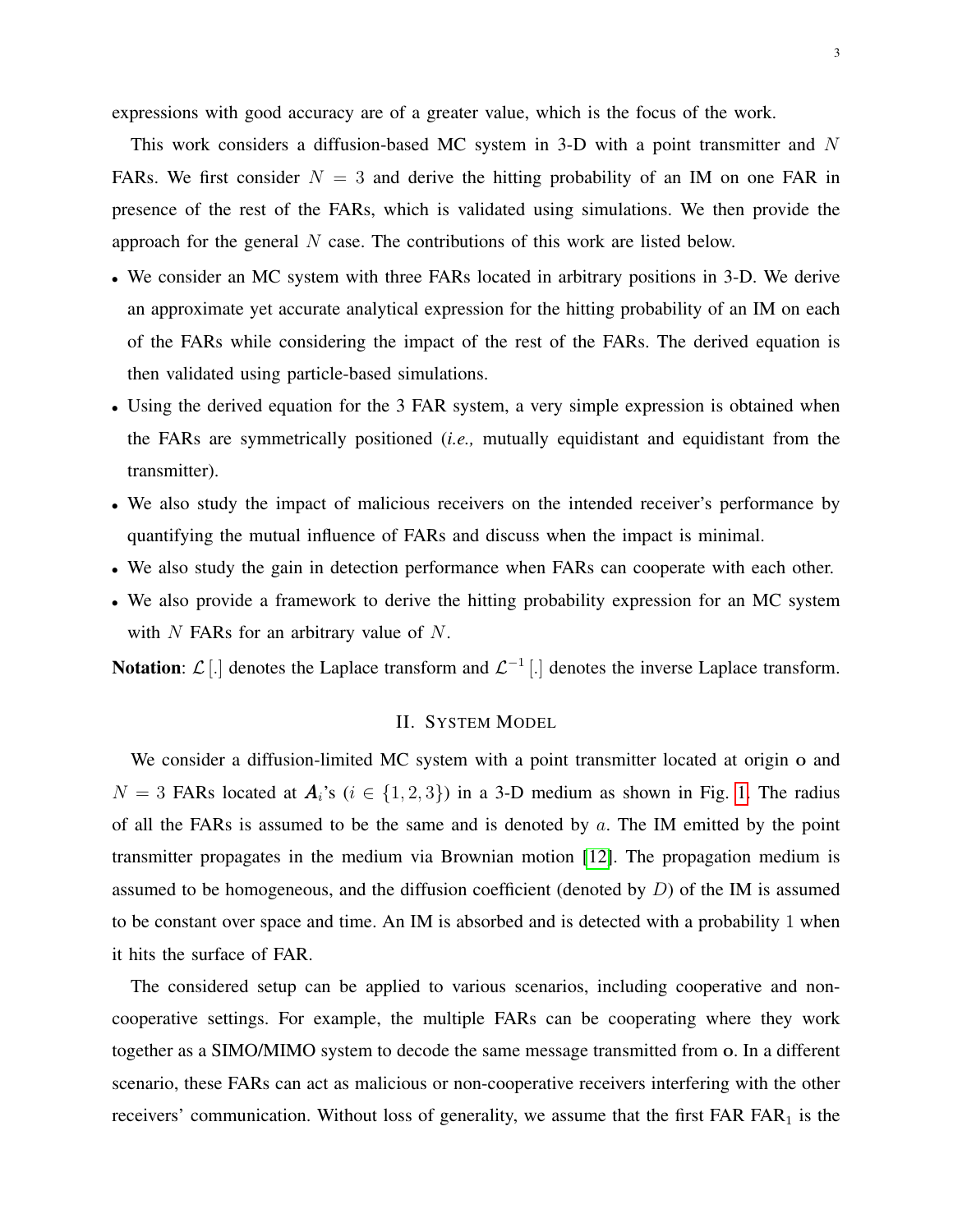<span id="page-3-0"></span>

Fig. 1: An illustration showing a 3-D MC system with a point transmitter at the origin and three FARs located at positions  $\mathbf{A}_1$ ,  $\mathbf{A}_2$ , and,  $\mathbf{A}_3$  in  $\mathbb{R}^3$ .

intended FAR and others are cooperating or non-cooperating FARs. The probability that an IM hits the  $FAR_1$  within time t is known as the hitting probability.

Let the distance between the transmitter and the FAR at  $A_i$  be denoted by  $r_i$ , where  $r_i =$  $||A_i||$ ,  $i \in \mathbb{N}$ . The angle between *i*th FAR located at  $A_i$  (denoted by FAR<sub>i</sub>) and FAR<sub>j</sub> is represented by  $\phi_{ij}$ ,  $i, j \in \mathbb{N}$ ,  $i \neq j$ . Let us denote the closest point on the surface of FAR<sub>i</sub> from the transmitter by  $B_i$ . Therefore the distance between the closest point of  $FAR_i$  from the transmitter and the center of FAR<sub>j</sub> is  $R_{ij} = \sqrt{(r_i - a)^2 + r_j^2 - 2(r_i - a)r_j \cos \phi_{ij}}$ .

Note that the hitting probability expression is known for  $N = 1$  and  $N = 2$ , which are given respectively as [\[5\]](#page-13-4), [\[9\]](#page-14-1)

<span id="page-3-1"></span>
$$
\overline{\mathsf{p}}(t, r_1) = \frac{a}{r_1} \text{erfc}\left(\frac{r_1 - a}{\sqrt{4Dt}}\right), \text{ and}
$$
\n
$$
\mathsf{p}(t, A_1 | A_2) = \sum_{n=0}^{\infty} \frac{a^{2n}}{R_{12}^n R_{21}^n} \left[ \frac{a}{r_1} \text{erfc}\left(\frac{r_1 - a + n\left(R_{21} - a\right) + n\left(R_{12} - a\right)}{\sqrt{4Dt}}\right) - \frac{a^2}{r_2 R_{21}} \text{erfc}\left(\frac{r_2 - a + (n+1)\left(R_{21} - a\right) + n\left(R_{12} - a\right)}{\sqrt{4Dt}}\right) \right].
$$
\n(2)

However, the expression for  $N \geq 3$  is not available. We will first consider three FARs (*i.e.*,  $N = 3$ ) located at  $A_1, A_2$  and  $A_3$  and later extend the analysis for the general case.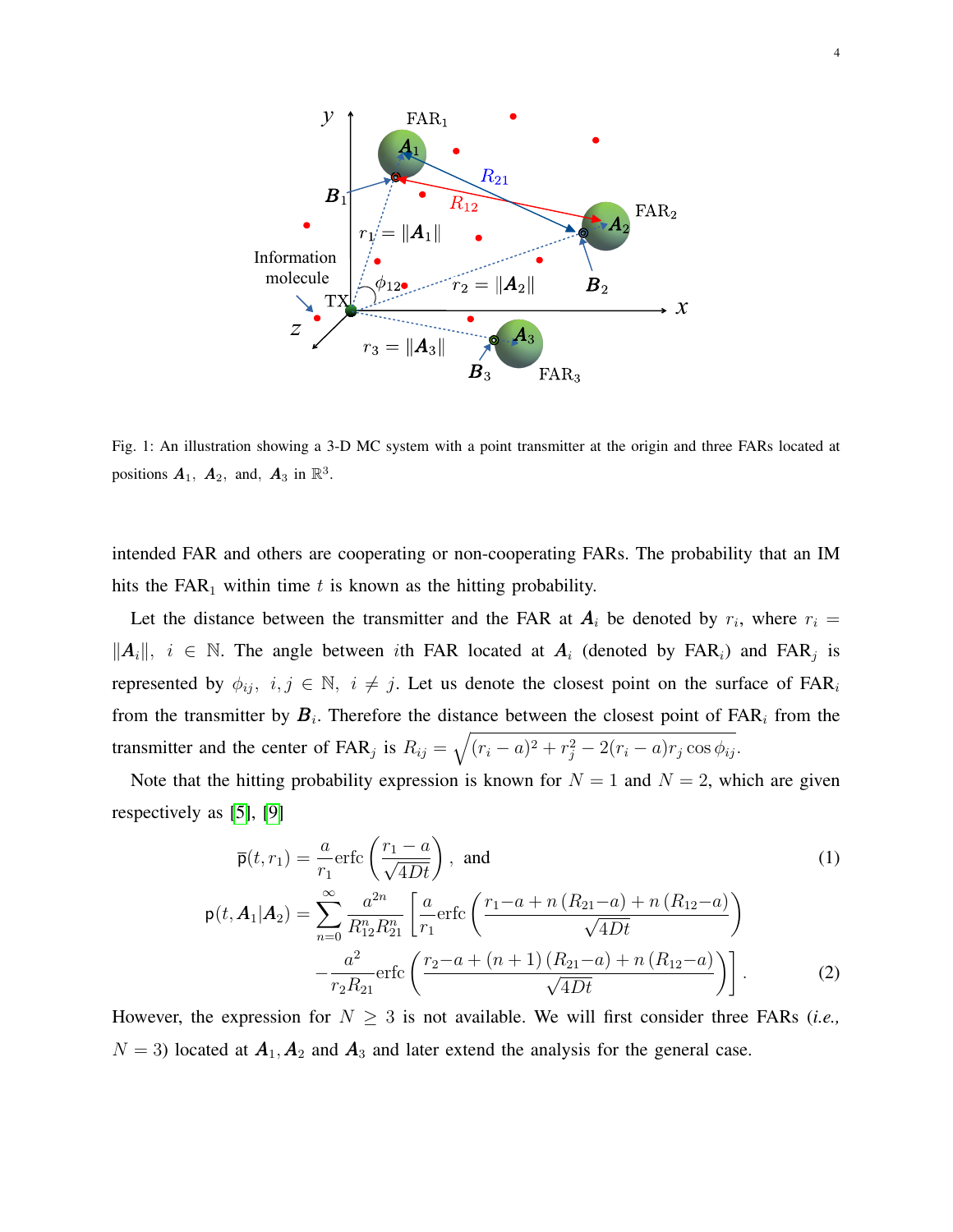## III. CHANNEL MODEL FOR AN MC SYSTEM WITH 3-FARS

In this section, we will analyze an MC system with 3 FARs in terms of hitting probability.

#### *A. Hitting probability*

We now derive the hitting probability of an IM on the FAR in a system with three FARs, located at  $A_1$ ,  $A_2$  and  $A_3$ . It can be seen from [\(2\)](#page-3-1) that  $p(t, A_1|A_2) \leq \overline{p}(t, r_1)$ , which shows that the hitting probability decreases when an additional receiver is present. It is expected that for an MC system with three FARs, the hitting probability would be less than  $p_1(t, A_1|A_2)$ . Let us denote the hitting probability until time  $t$  of an IM emitted by a point transmitter located at the origin on FAR<sub>1</sub> (located at  $A_1$ ) in the presence of the other two FARs by  $p(t, A_1|A_2, A_3)$ , or just  $p_1(t)$  (when there is no ambiguity) which is given in the theorem below.

<span id="page-4-0"></span>Theorem 1. *In an MC system with a point transmitter at the origin and three FARs located at* A1, A<sup>2</sup> *and* A3*, the probability that an IM emitted from the point transmitter hits* FAR<sup>1</sup> *within time* t *in the presence of other two FARs is approximately given by*

<span id="page-4-2"></span><span id="page-4-1"></span>
$$
\mathsf{p}_1(t) = \mathcal{L}^{-1} \left[ \mathcal{P}_1(s) \right],\tag{3}
$$

*where*  $\mathcal{P}_1(s)$  *is the Laplace transform of*  $p_1(t)$  *and is given by* 

$$
\mathcal{P}_1(s) = \frac{\overline{\mathcal{P}}(s, r_1) - s\alpha_1(s) + s^2\beta_1(s)}{1 - s^2\gamma(s) + s^3\delta(s)}.
$$
\n(4)

*Here,*

$$
\alpha_1(s) = \overline{\mathcal{P}}(s, r_2) \overline{\mathcal{P}}(s, R_{21}) + \overline{\mathcal{P}}(s, r_{13}) \overline{\mathcal{P}}(s, R_{31})
$$
  
\n
$$
\beta_1(s) = -\overline{\mathcal{P}}(s, r_1) \overline{\mathcal{P}}(s, R_{23}) \overline{\mathcal{P}}(s, R_{32}) + \overline{\mathcal{P}}(s, r_2) \overline{\mathcal{P}}(s, R_{23}) \overline{\mathcal{P}}(s, R_{31})
$$
  
\n
$$
+ \overline{\mathcal{P}}(s, r_3) \overline{\mathcal{P}}(s, R_{32}) \overline{\mathcal{P}}(s, R_{21})
$$
  
\n
$$
\gamma(s) = \overline{\mathcal{P}}(s, R_{12}) \overline{\mathcal{P}}(s, R_{21}) + \overline{\mathcal{P}}(s, R_{32}) \overline{\mathcal{P}}(s, R_{23}) + \overline{\mathcal{P}}(s, R_{13}) \overline{\mathcal{P}}(s, R_{31})
$$
  
\nand  $\delta(s) = \overline{\mathcal{P}}(s, R_{12}) \overline{\mathcal{P}}(s, R_{23}) \overline{\mathcal{P}}(s, R_{31}) + \overline{\mathcal{P}}(s, R_{13}) \overline{\mathcal{P}}(s, R_{32}) \overline{\mathcal{P}}(s, R_{21}).$ 

*Here,*  $\overline{\mathcal{P}}(s, x)$  *is the Laplace transforms of*  $\overline{\mathbf{p}}(t, x)$  *given as* 

$$
\overline{\mathcal{P}}(s,x) = \mathcal{L} \left[ \overline{\mathsf{p}}(t,x) \right] = \frac{a}{sx} \exp\left( -(x-a) \sqrt{\frac{s}{D}} \right)
$$
  
with  $x \in \{r_j, R_{ij}\}$  for all  $i, j \in \{1, 2, 3\}, i \neq j$ .

*Proof.* See Appendix [A.](#page-12-0)

 $\Box$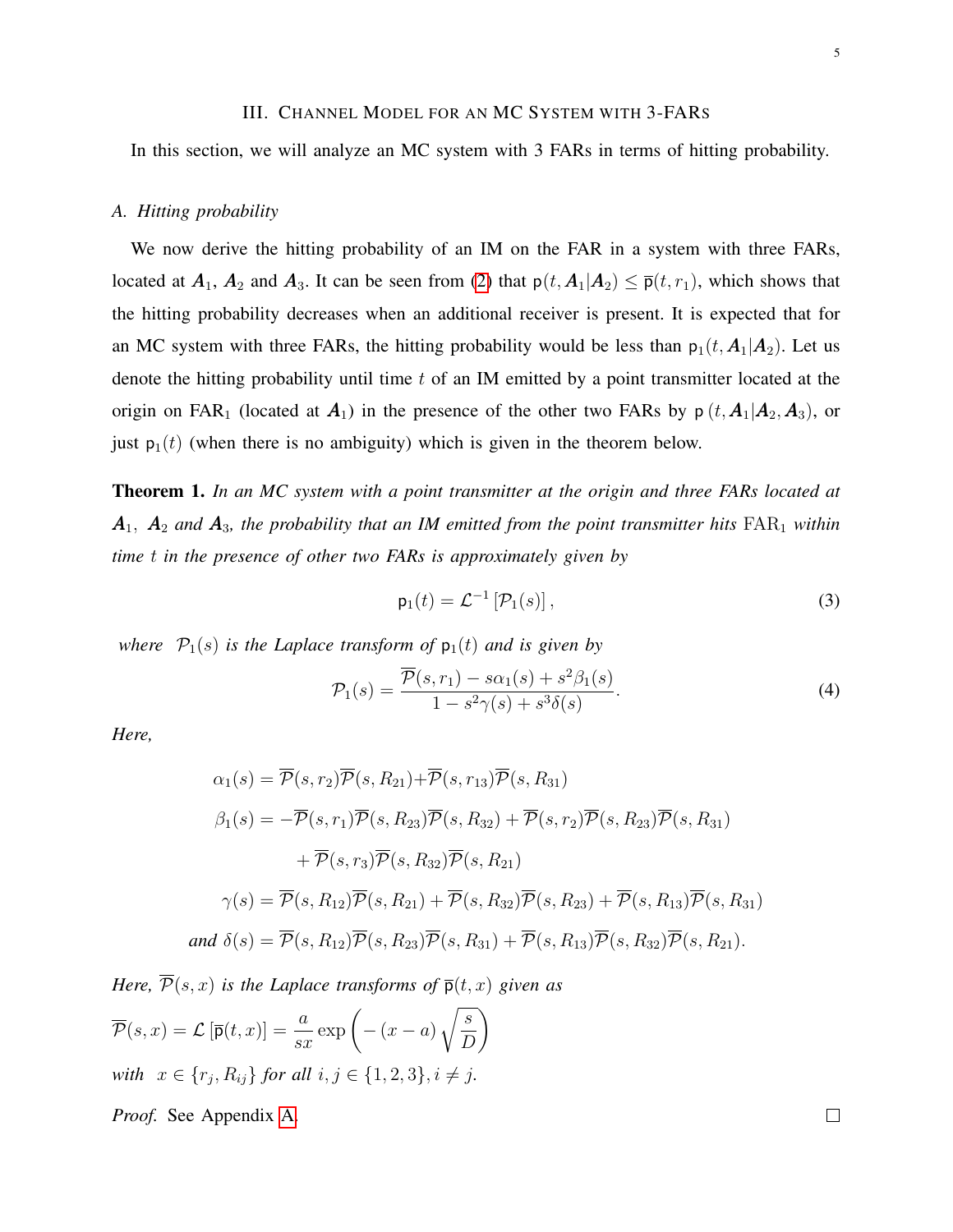The source of approximation in the above theorem is the approximation of the hitting point of an IM on the surface of the FAR with the closest point on FAR as given in Appendix [A.](#page-12-0) This approximation is of good accuracy and is verified in Section [III-C.](#page-6-0)

# *B. Evaluation of the hitting probability for* 3−*FAR case*

Fig. [2](#page-5-0) shows the variation of the hitting probability within time  $t$  with time  $t$  for an MC system with three FARs. The validity of the Theorem [1](#page-4-0) is verified using particle-based simulation in MATLAB. In the particle-based simulation for the considered system, an IM is generated at the transmitter at the origin at time  $t = 0$ . The IM undergoes Brownian motion with diffusion coefficient D. The position of the IM is tracked for every time step  $\Delta t$ . If the distance between the IM and the center of the FAR is less than the radius of the FAR, the IM is considered to be hit at the surface of the FAR. The hitting process is accurate when  $\Delta t$  is too small. This procedure is continued for many iterations, and the mean of the hitting events is taken to get the hitting probability. Fig. [2](#page-5-0) verifies that the derived equations are in good match with the simulation results. We can also observe that the hitting probability of FARs increases when it is near the transmitter.

<span id="page-5-0"></span>

Fig. 2: Variation of  $p_i(t)$  with time t for a MC system with three FARs. Parameters:  $A_1 = [25, 0, 0], A_2 =$  $[-25, 5, 0], \mathbf{A}_3 = [20, -15, 10], a = 5 \mu m, D = 100 \mu m^2/s, \Delta t = 10^{-5} s.$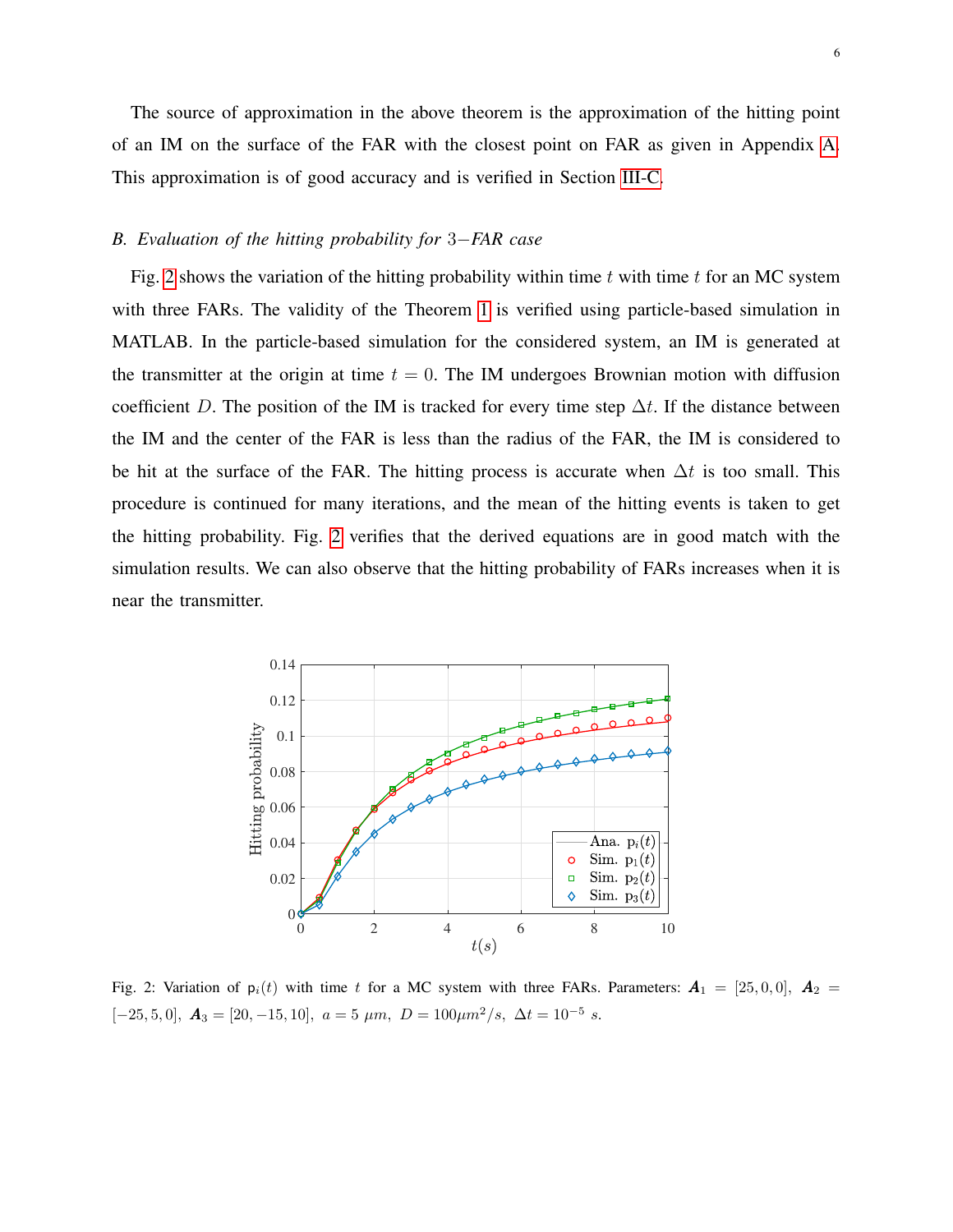## <span id="page-6-0"></span>*C. Accuracy of the hitting probability equations*

Fig. [3](#page-6-1) shows the variation of the absolute error in the derived hitting probability expression of  $FAR_1$  defined as

Absolute error = 
$$
|Analytical result - Simulation result|
$$
,

when it is moved in the y, z-plane, while  $FAR_2$  and  $FAR_3$  are positioned at fixed locations. The shaded regions in gray represents the excluded locations as the FARs overlap with each other in this region. Fig. [3](#page-6-1) confirms that the derived equation has good accuracy in most of the regions. However, similar to [\[9\]](#page-14-1), the accuracy of the derived equation can be bad if the FARs in the medium are too close to each other and the FAR of interest hinders the other FARs from the line of sight of the point transmitter.

<span id="page-6-1"></span>

Fig. 3: Variation of the absolute error of the hitting probability of FAR<sub>3</sub> in a 3–FAR system. Parameters:  $a =$  $5\mu m, \ D = 100\mu m^2/s, \ t = 1s, \ \Delta t = 10^{-4}s, \ \boldsymbol{A}_2 = [10, 14.14, 14.14], \ \boldsymbol{A}_3 = [10, 14.14, -14.14], \ \boldsymbol{A}_1 =$ [10,  $y, z$ ], where  $y, z$  is varied.

The analytical expression given in Theorem [1](#page-4-0) simplifies when the FARs are equidistant from the transmitter and equidistant from each other, which we consider next.

### *D. Special case: Symmetric system with equidistant FARs*

Now, we consider a symmetric system where all three FARs are equidistant the transmitter and their mutual distance is also the same as shown in Fig. [4.](#page-7-0) The point transmitter is at the origin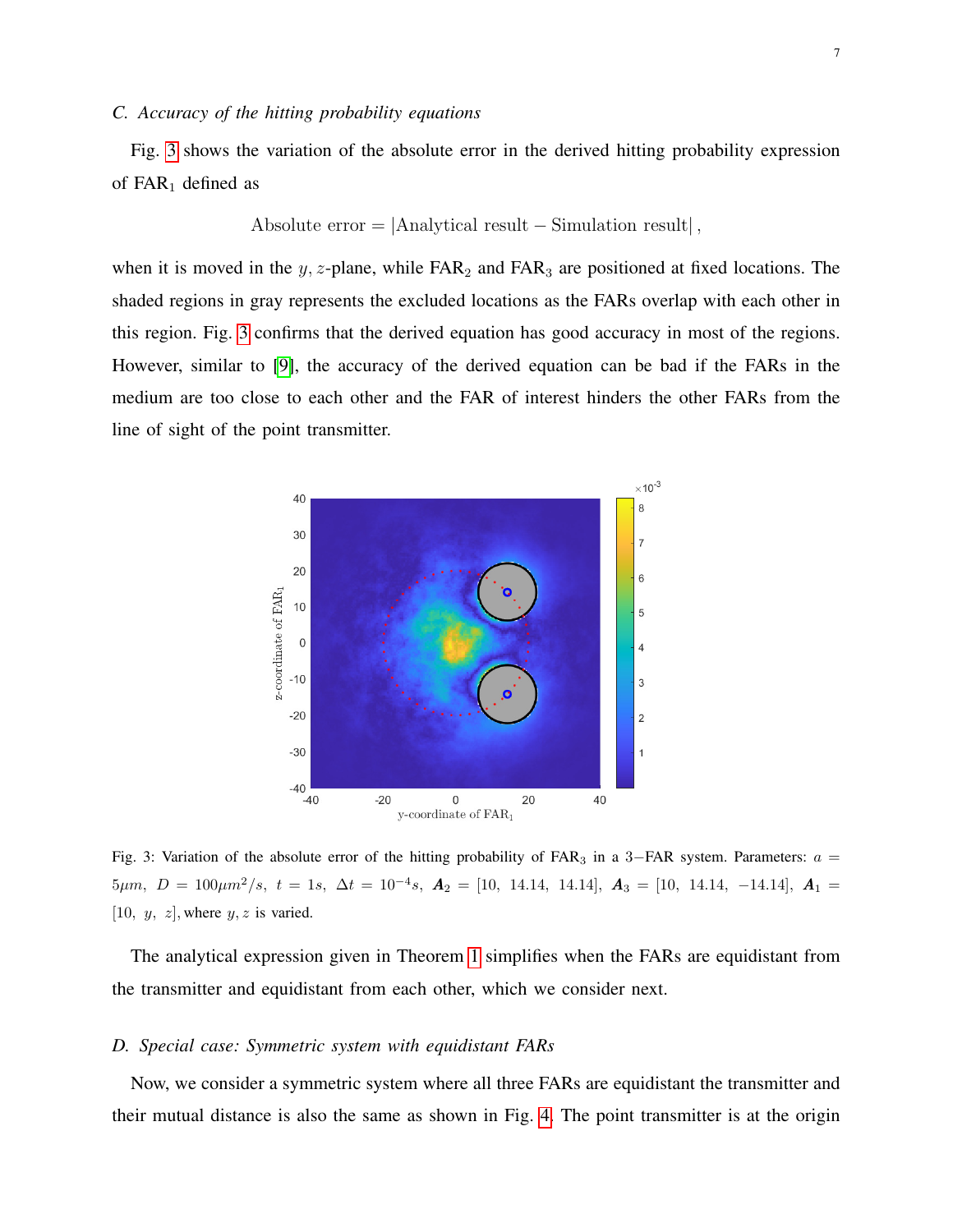<span id="page-7-0"></span>

Fig. 4: An MC system with three FARs equidistant from each other and the transmitter.

and the centers of the FARs are located in a circle with center  $[w, 0, 0]$  and radius d. Therefore the location of the FAR<sub>i</sub> is  $A_i = [w, d\cos(2\pi(i-1)/3), d\sin(2\pi(i-1)/3)], i \in \{1, 2, 3\}$ . This type of arrangement of FARs is called uniform circular array (UCA) [\[13\]](#page-14-5), [\[14\]](#page-14-6). The hitting probability for this special case is given in the following theorem.

<span id="page-7-3"></span>Theorem 2. *In an MC system with three FARs that are equidistant from the transmitter at the origin and equidistant from each other (i.e.,*  $r_i = r$  *and*  $R_{ij} = R$ ,  $i, j \in 1, 2, 3$ ,  $i \neq j$ ), the *probability that an IM emitted from the point source at the origin hits*  $FAR_1$  *within time t in the presence of other two FARs is*

$$
\mathsf{p}_1(t) = \frac{a}{r} \sum_{n=0}^{\infty} \frac{(-2a)^n}{R^n} \text{erfc}\left(\frac{r-a+n(R-a)}{\sqrt{4Dt}}\right). \tag{5}
$$

*Proof.* See Appendix [B.](#page-13-6)

<span id="page-7-2"></span>**Corollary 2.1.** *The fractions of IMs that hits each of the FARs eventually (i.e.,*  $t \to \infty$ *) in an MC system with three FARs that are equidistant from the transmitter at the origin and equidistant from each other is given by*

$$
\mathsf{p}_{\infty} = \frac{a/r}{1 + 2a/R}.\tag{6}
$$

*Proof.* Applying the final value theorem for the Laplace transform (*i.e.*,  $\lim_{t\to\infty} f(t) = \lim_{s\to 0} sF(s)$ )  $\Box$ [\[15\]](#page-14-7) in [\(5\)](#page-7-1) gives Corollary [2.1.](#page-7-2)

Fig. [5](#page-8-0) shows the variation of hitting probability (*i.e.,* eq. [\(5\)](#page-7-1)) to the diffusion coefficient for different values of FAR radius. The equation [\(5\)](#page-7-1) is validated using particle-based simulations. As

<span id="page-7-1"></span> $\Box$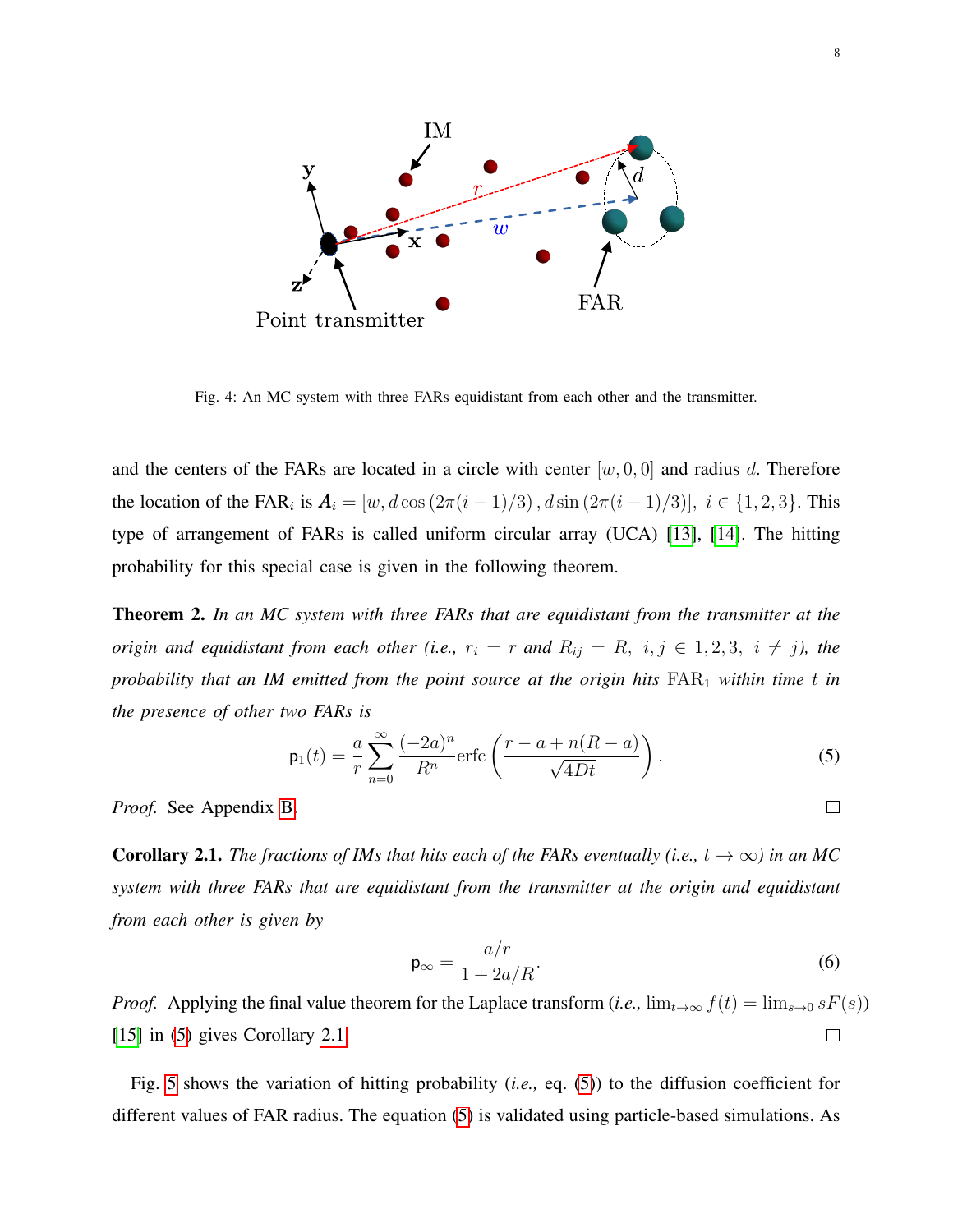<span id="page-8-0"></span>D increases, the hitting probability increases due to the faster motion of the IMs. The increase in the hitting probability with the increase in  $a$  is due to the increase in the surface area of the FARs and thereby the increase in the probability of capturing the IM.



Fig. 5: Variation of the hitting probability  $p_1(t)$  with diffusion coefficient D for different values of a for the symmetric case. Here,  $d = 20 \mu m$ ,  $w = 10 \mu m$ ,  $r = 22.36 \mu m$ ,  $t = 10^{-4} s$ ,  $t = 1s$ .

We now discuss two specific scenarios to demonstrate the applicability of the desired result in the next two subsections.

## *E. Impact of malicious receivers*

Let us consider a scenario where  $FAR_1$  is the intended receiver for the transmitter, and the rest of the two FARs are acting as malicious receivers. The relative change in the IMs that were supposed to hit the intended  $FAR_1$  within time t, but are hitting the other two  $FARs$  first is given by

$$
\mathsf{q}_1(t) = \frac{\overline{\mathsf{p}}(t, r_1) - \mathsf{p}_1(t)}{\overline{\mathsf{p}}(t, r_1)}.
$$
\n
$$
(7)
$$

Note that,  $q_1(t)$  quantifies the relative influence of the malicious receivers on the desired receiver in capturing the IMs. By useful IMs, we mean the IMs that would reach  $FAR<sub>1</sub>$  and are responsible for detection. The more the  $q_1(t)$  is, the more the IMs captured by the malicious FARs would be. This will result in the degradation of hitting probability of the intended receiver, degrading its communication performance. To avoid the malicious FARs to degrade the desired communication,  $q_1(t)$  has to be minimal.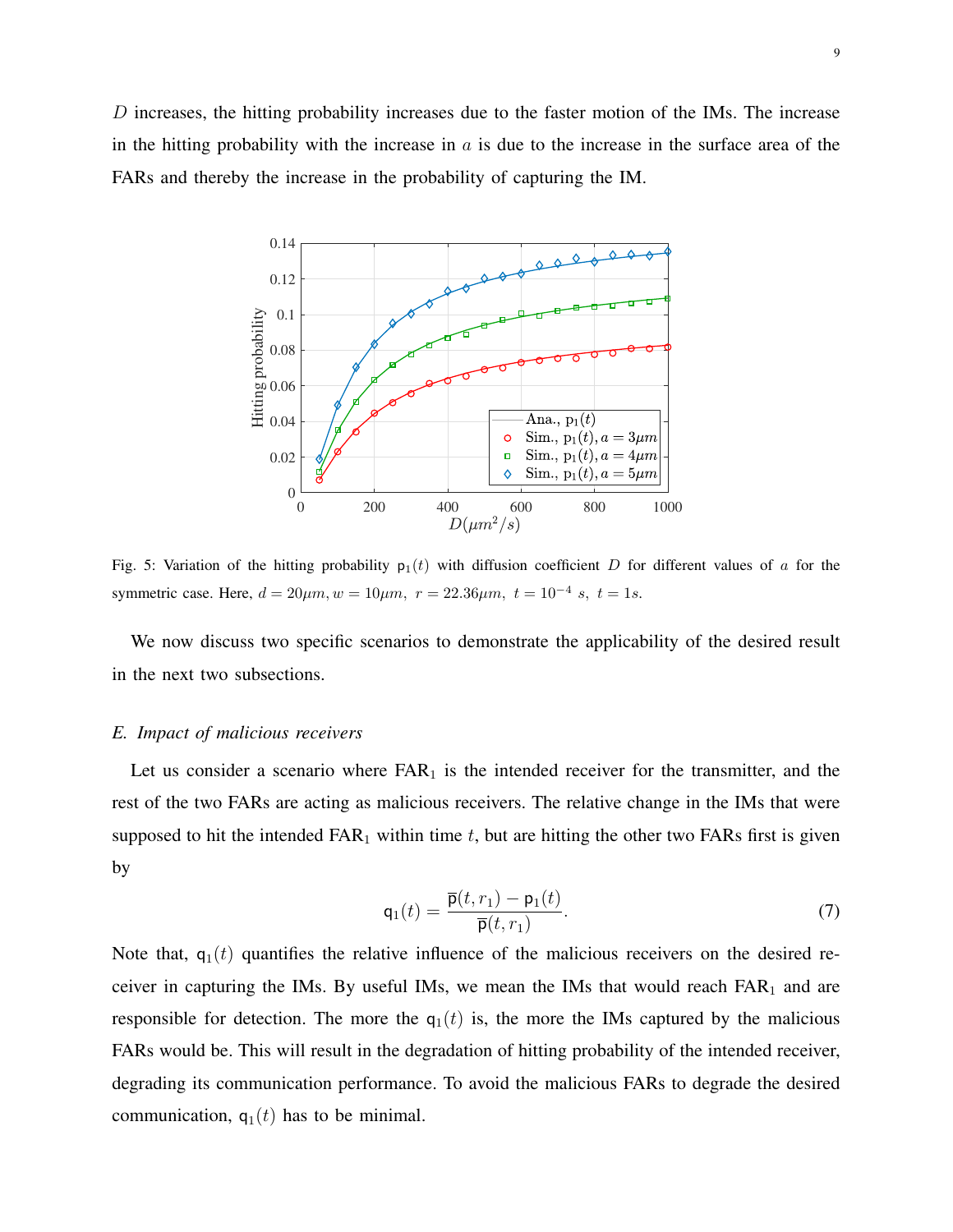Corollary 2.2. *The relative change in the IMs that are supposed to hit the intended FAR eventually, but are hitting the other two FARs in the symmetric system (i.e., all the FARs that are equidistant from the transmitter at the origin and equidistant from each other) is given by*

$$
\mathsf{q}_{\infty} = \frac{1}{1 + R/2a}.\tag{8}
$$

Therefore, the malicious receivers' influence is minimal when  $\alpha$  is small and  $r$  and  $R$  are large. For a secure MC system, the eavesdropping by the malicious FARs is minimal when the FARs are of small radii and located far from the transmitters and each other. This can also be verified from Fig. [6](#page-9-0) which shows the variation of this influence with respect to the angular separation between the receivers. With sufficient angular separation, effect of malicious receivers can be reduced signicantly.

<span id="page-9-0"></span>

Fig. 6: Variation of  $q_1(t)$  with angle between the intended and malicious receivers (*i.e.*,  $\phi_{12} = \phi_{13} = \theta$ ). Here, the intended receiver is located at  $A_1 = [r, 0, 0]$  and the malicious receivers are located  $A_2 = [r \cos(\theta), r \sin(\theta), 0]$  and  $A_3 = [r \cos(-\theta), r \sin(-\theta), 0]$  with  $D = 100 \mu m^2/s$ .

.

Fig. [7](#page-10-0) shows the variation of the hitting probability within time t with t for m number of malicious receivers with values  $m = 0, 1, 2$ . Here,  $m = 0$  refers to the case when no malicious receiver is present. When the number of malicious receivers is increased, the hitting probability decreases due to the increase in their influence. The widening gap between the curves shows that the degrading effect of these receivers grows with time. Therefore, it is essential to consider the effect of this influence while designing MC systems with multiple malicious FARs.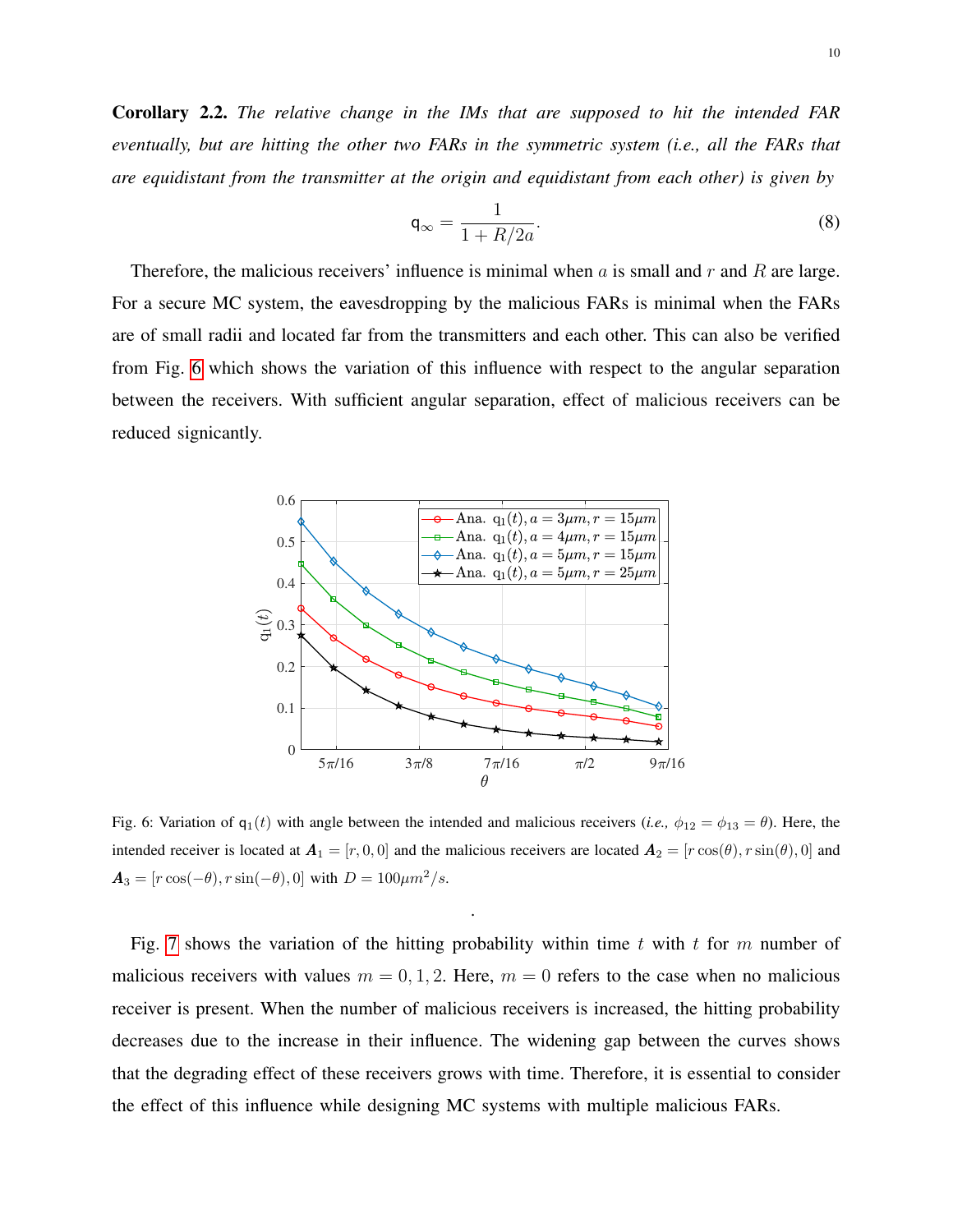<span id="page-10-0"></span>

Fig. 7: Variation of the hitting probability  $p_1(t)$  with t in the presence of m malicious receivers. Here, receivers are located according to Fig. [4](#page-7-0) with  $d = 20 \mu m$ ,  $w = 10 \mu m$ ,  $r = 22.36 \mu m$ ,  $a = 4 \mu m$ ,  $t = 10^{-4} s$ ,  $t = 1s$ .

## *F. Impact of cooperating receivers*

Let us consider a scenario where  $FAR<sub>1</sub>$  is the intended receiver, and the rest of the two  $FAR<sub>S</sub>$ cooperate in the receiving. In this case, the receiver can detect the transmission if any of the FARs have received IMs. The fractions of IMs hitting any of the FARs within time  $t$  to the fraction of IMs hitting a single FAR in the absence of other FARs is given by

$$
\mathbf{s}_1(t) = \frac{\sum_i \mathbf{p}_i(t)}{\overline{\mathbf{p}}(\infty, r_1)}.
$$
\n(9)

 $s_1(t)$  can be considered as the array gain when multiple FARs are employed instead of a single FAR.

Corollary 2.3. *The fractions of IMs eventually hitting any of the FARs to the fraction of IMs hitting a single FAR in the absence of other FARs in a symmetric system (i.e., all the FARs that are equidistant from the transmitter at the origin and equidistant from each other) is given by*

$$
\mathsf{s}_{\infty} = \frac{3\mathsf{p}_{\infty}}{\overline{\mathsf{p}(\infty, r)}} = \frac{3}{1 + 2a/R}.\tag{10}
$$

Note that the asymptotic array gain  $s_{\infty}$  is less than 3. Further, it decreases when FARs are placed closer to each other (*i.e.*, R decreases). When FARs are far apart (*i.e.*,  $R \to \infty$ ),  $s \to 3$ .

Having derived the hitting probability for  $N = 3$  FARs, we will now show how we can extend the proposed analysis for the general value of  $N$  FARs.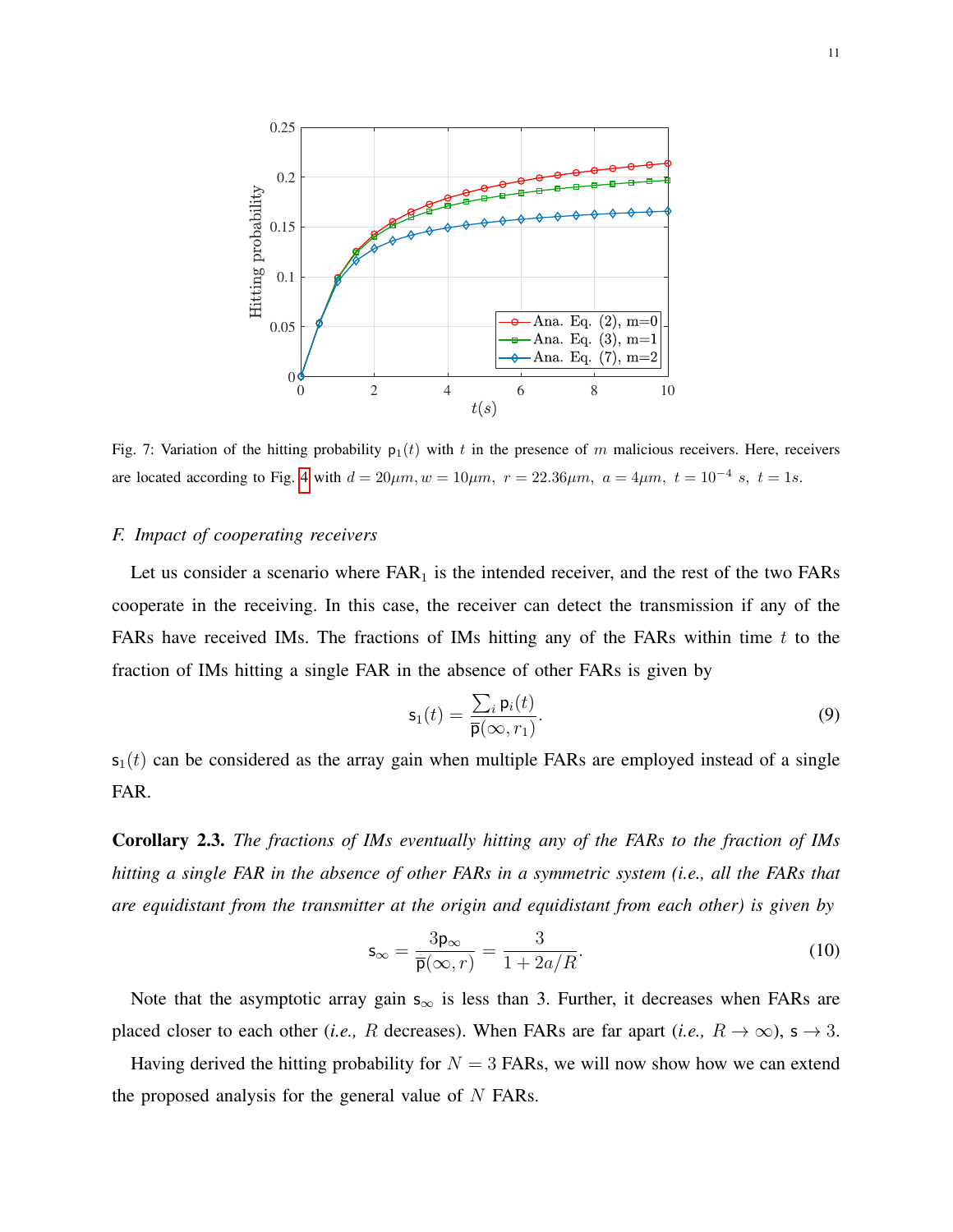## IV. CHANNEL MODEL FOR A MC SYSTEM WITH N FARS

We now consider that there are  $N$  FARs coexisting in the same communication channel. Let us first focus on  $FAR_i$ . We assume that the point transmitter at the origin emits an IM at time  $t = 0$ . The probability that this IM first hits the surface of FAR<sub>j</sub>  $(j \neq i)$  in the time interval  $[\tau, \tau + d\tau]$  is  $\frac{\partial p_j(\tau)}{\partial \tau} d\tau$ . If the IM were not absorbed by FAR<sub>j</sub>, it would have eventually hit the FAR<sub>i</sub> in the remaining  $t - \tau$  time with probability  $\bar{p}(t - \tau, R_{ji})$ , where  $R_{ji}$  is the distance between the nearest point  $(B_j)$  on the surface of  $FAR_j$  from the transmitter and the center of FAR<sub>i</sub>  $(A_i)$ . Note that, the hitting point of IM at FAR<sub>j</sub> is approximated by  $B_j$ .

Similar to Appendix [A,](#page-12-0) the hitting probability of an IM that was supposed to hit  $FAR_i$  within time t but is hitting the other  $N - 1$  FARs is given by

$$
\overline{\mathbf{p}}(t,r_i) - \mathbf{p}_i(t) = \sum_{j=1, \ j \neq i}^{N} \int_0^t \frac{\partial \mathbf{p}_j(\tau)}{\partial \tau} \overline{\mathbf{p}}(t-\tau, R_{ji}) d\tau.
$$
 (11)

Now taking the Laplace transform of [\(11\)](#page-11-0) gives

$$
\overline{\mathcal{P}}(s,r_i) - \mathcal{P}_i(s) = \sum_{j=1, j \neq i}^{N} s \mathcal{P}_j(s) \overline{\mathcal{P}}(s, R_{ji}), \quad \forall i.
$$
 (12)

Note that, [\(12\)](#page-11-1) forms a system of N linear equations with N unknowns for  $i \in \{1, 2, \dots, N\}$ . Solving the system of linear equations gives the value of hitting probability at the ith FAR, *i.e.,*  $p_i(t)$ . The solution to the equations and further analysis is left for the future work.

# <span id="page-11-1"></span><span id="page-11-0"></span>V. CONCLUSIONS

Multiple absorbing receivers may coexist in the same communication channel in a molecular communication system. It is essential to obtain the analytical channel model for analyzing and understanding such systems. However, exact channel models are not available in the literature due to the mathematical intractability in solving the diffusion equations. In this work, we bridged this gap by deriving an approximate analytical expression for the hitting probability of an IM emitted by a point transmitter of each FARs. The derived hitting probability expression was simplified by considering that the FARs are equidistant from each other and the transmitter. Using the derived expressions, we discussed several design insights like quantifying the mutual influence of FARs, the fraction of IMs eventually hitting the FARs, and the fractions of IMs eventually hitting all of the FARs to the fraction of IMs hitting a single FAR. We also provided an analytical framework to derive the approximate hitting probability expression for an MC system with N FARs, and further analysis will be done as future work. The derived analytical expressions can be used to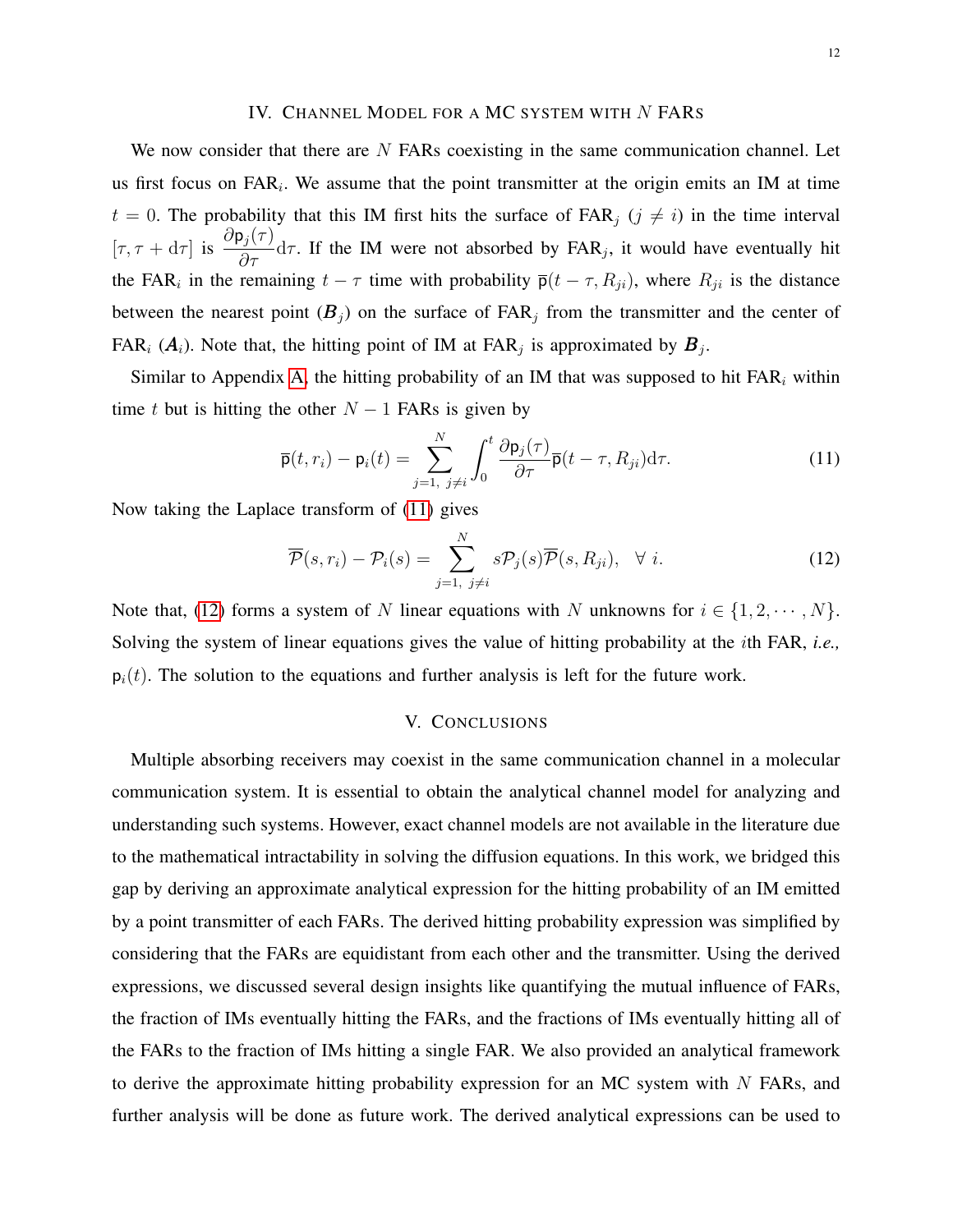analyze and design SIMO and MIMO systems to improve the reliability and data rate. It also helps design communication systems that secure the desired receiver bio-nanomachines from eavesdroppers.

### <span id="page-12-1"></span><span id="page-12-0"></span>APPENDIX A

## DERIVATION OF FRACTION OF IMS ABSORBED AT EACH FAR IN A 3−FARS SYSTEM

Consider that the point transmitter at the origin emits an IM at time  $t = 0$ . The probability that this IM first hits the surface of FAR<sub>2</sub> in the time interval  $[\tau, \tau + d\tau]$  is  $\frac{\partial p_2(\tau)}{\partial \tau} d\tau$ . If not absorbed by FAR<sub>2</sub>, the IM would have eventually hit the FAR<sub>1</sub> in the remaining  $t - \tau$  time with probability  $\bar{p}(t-\tau, R_{21})$ , where  $R_{21}$  is the distance between the nearest point ( $\mathbf{B}_2$ ) on the surface of FAR<sub>2</sub> from the transmitter and the center of FAR<sub>1</sub> ( $A_1$ ). Here, the hitting point of IM at FAR<sub>2</sub> is approximated by  $B_2$ . Similarly, the IM emitted from the point source at the origin first hits the surface of FAR<sub>3</sub> in the time interval  $[\tau, \tau + d\tau]$  with probability  $\frac{\partial p_3(\tau)}{\partial \tau} d\tau$ . If not absorbed by FAR<sub>3</sub>, the IM would have eventually hit the FAR<sub>1</sub> in the remaining  $t - \tau$  time with probability  $\bar{\mathsf{p}}(t-\tau, R_{31})$ , where  $R_{31}$  is the distance between the nearest point  $(\mathbf{B}_3)$  on the surface of FAR<sub>3</sub> from the transmitter and the center of  $FAR_1$  ( $A_1$ ). Therefore, the hitting probability of an IM that was supposed to hit  $FAR_1$  within time t but is hitting either  $FAR_2$  or  $FAR_3$  is given by

$$
\overline{\mathbf{p}}(t,r_1) - \mathbf{p}_1(t) = \int_0^t \frac{\partial \mathbf{p}_2(\tau)}{\partial \tau} \overline{\mathbf{p}}(t-\tau, R_{21}) d\tau + \int_0^t \frac{\partial \mathbf{p}_3(\tau)}{\partial \tau} \overline{\mathbf{p}}(t-\tau, R_{31}) d\tau, \tag{13}
$$

Similarly, the hitting probability of an IM that was supposed to hit  $FAR_2$  within time t but is hitting either  $FAR_1$  or  $FAR_3$ , and the hitting probability of an IM that is supposed to hit  $FAR_3$ within time t but is hitting either  $FAR_1$  or  $FAR_2$  first is given by

$$
\overline{\mathbf{p}}(t,r_2) - \mathbf{p}_2(t) = \int_0^t \frac{\partial \mathbf{p}_3(\tau)}{\partial \tau} \overline{\mathbf{p}}(t-\tau, R_{32}) d\tau + \int_0^t \frac{\partial \mathbf{p}_1(\tau)}{\partial \tau} \overline{\mathbf{p}}(t-\tau, R_{12}) d\tau, \qquad (14)
$$

and 
$$
\overline{\mathbf{p}}(t, r_3) - \mathbf{p}_3(t) = \int_0^t \frac{\partial \mathbf{p}_1(\tau)}{\partial \tau} \overline{\mathbf{p}}(t - \tau, R_{13}) d\tau + \int_0^t \frac{\partial \mathbf{p}_2(\tau)}{\partial \tau} \overline{\mathbf{p}}(t - \tau, R_{23}) d\tau,
$$
 (15)

respectively. Taking Laplace transform on both sides of [\(13\)](#page-12-1), [\(14\)](#page-12-2) and [\(15\)](#page-12-3) gives the following set of equations:

<span id="page-12-3"></span><span id="page-12-2"></span>
$$
\overline{\mathcal{P}}(s,r_1) - \mathcal{P}_1(s) = s\mathcal{P}_2(s)\overline{\mathcal{P}}(s,R_{21}) + s\mathcal{P}_3(s)\overline{\mathcal{P}}(s,R_{31}),
$$
\n(16)

<span id="page-12-6"></span><span id="page-12-5"></span><span id="page-12-4"></span>
$$
\overline{\mathcal{P}}(s,r_2) - \mathcal{P}_2(s) = s\mathcal{P}_1(s)\overline{\mathcal{P}}(s,R_{12}) + s\mathcal{P}_3(s)\overline{\mathcal{P}}(s,R_{32}),\tag{17}
$$

$$
\overline{\mathcal{P}}(s,r_3) - \mathcal{P}_3(s) = s\mathcal{P}_1(s)\overline{\mathcal{P}}(s,R_{13}) + s\mathcal{P}_2(s)\overline{\mathcal{P}}(s,R_{23}).
$$
\n(18)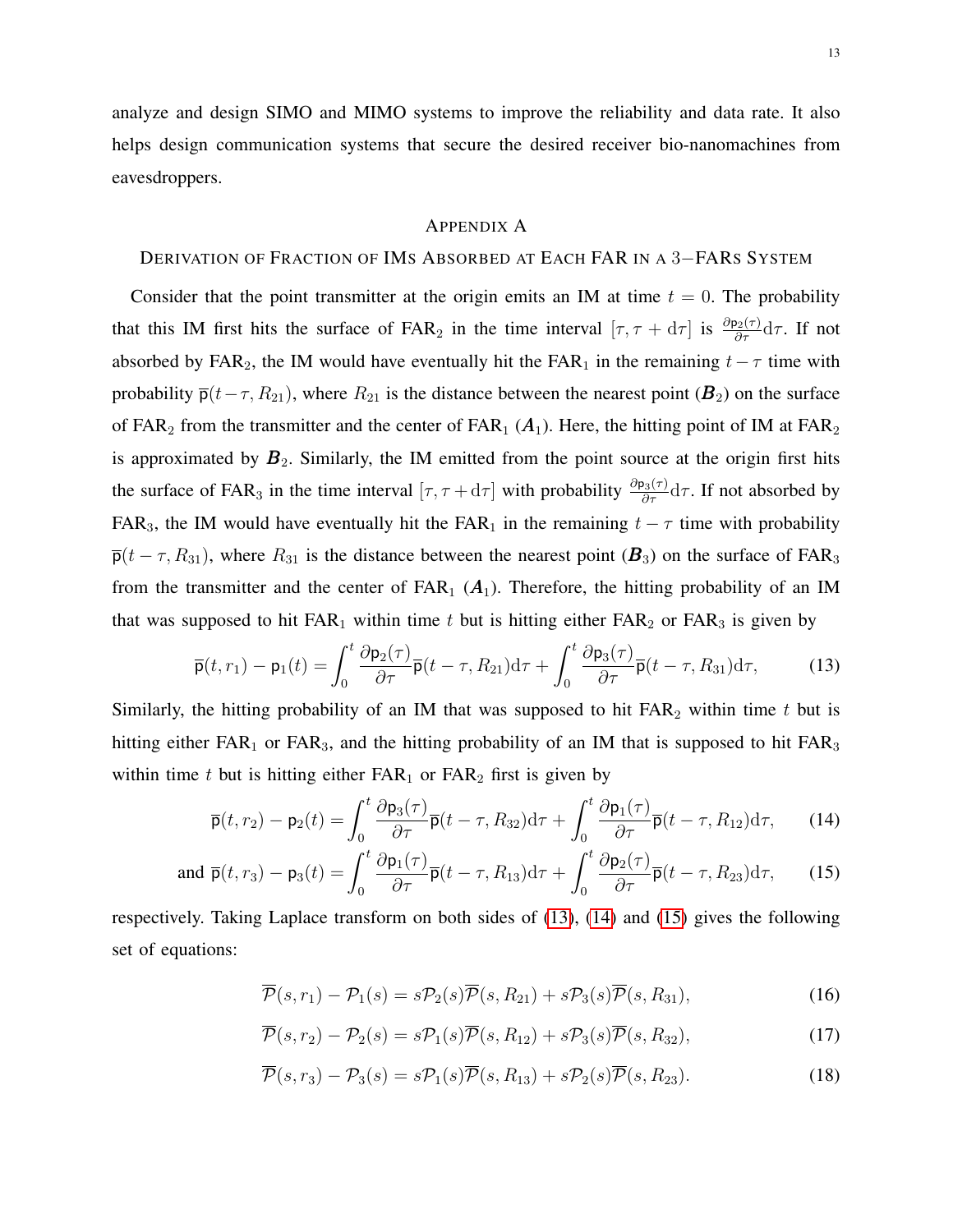Here  $\mathcal{P}_i(s)$  and  $\mathcal{P}(s, x)$ ,  $x \in \{r_i, R_{ij}\}\$   $i, j \in \{1, 2, 3\}, i \neq j$  are the Laplace Transforms of  $p_i(t)$ and  $\bar{\mathsf{p}}(t,x)$  respectively. Note that,  $\bar{\mathcal{P}}(s,x) = \frac{a}{sx} \exp\left(-\left(x-a\right)\sqrt{\frac{s}{D}}\right)$ .

Solving [\(16\)](#page-12-4), [\(17\)](#page-12-5) and [\(18\)](#page-12-6) for the value of  $\mathcal{P}_1(s)$  and taking the inverse Laplace transform gives [\(3\)](#page-4-1).

#### <span id="page-13-7"></span><span id="page-13-6"></span>APPENDIX B

#### DERIVATION OF THEOREM [2](#page-7-3)

When three FARs that are equidistant from the transmitter at the origin and equidistant from each other,  $r_i = r$ ,  $\forall i$  and  $R_{ij} = R$ ,  $\forall i, j, i \neq j$ . Therefore [\(4\)](#page-4-2) simplifies to

$$
\mathcal{P}_1(s) = \frac{\overline{\mathcal{P}}(s, r) - s\mathsf{a}(s) + s^2 \mathsf{b}(s)}{1 - s^2 \mathsf{c}(s) + s^3 \mathsf{d}(s)},\tag{19}
$$

where  $a(s)=2\overline{\mathcal{P}}(s,r)\overline{\mathcal{P}}(s,R)$ ,  $b(s)=\overline{\mathcal{P}}(s,r)\overline{\mathcal{P}}^2(s,R)$ ,  $c(s)=3\overline{\mathcal{P}}^2(s,R)$ ,  $d(s)=2\overline{\mathcal{P}}^3(s,R)$ . Simplifying [\(19\)](#page-13-7) further gives

$$
\mathcal{P}_1(s) = \overline{\mathcal{P}}(s, r) \frac{1}{1 + 2s\overline{\mathcal{P}}(s, R)}
$$
\n(20)

$$
\stackrel{(a)}{=} \overline{\mathcal{P}}(s,r) \times \sum_{n=0}^{\infty} (-2)^n \left( s\overline{\mathcal{P}}(s,R) \right)^n, \tag{21}
$$

where (a) is due to the identity  $(1 + 2x)^{-1} = \sum_{n=0}^{\infty} (-2)^n x^n$ . Substituting [\(A\)](#page-12-6) in [\(21\)](#page-13-8) gives

$$
\mathcal{P}_1(s) = \frac{a}{r} \sum_{n=0}^{\infty} \frac{(-2a)^n}{sR^n} \exp\left(-(r-a+n(R-a)\sqrt{\frac{s}{D}})\right).
$$
 (22)

Applying the inverse Laplace transform on both sides of [\(22\)](#page-13-9) gives Theorem [2.](#page-7-3)

#### <span id="page-13-9"></span><span id="page-13-8"></span>**REFERENCES**

- <span id="page-13-1"></span>[1] N. V. Sabu, A. K. Gupta, N. Varshney, and A. Jindal, "Channel characterization and performance of a 3-D molecular communication system with multiple fully-absorbing receivers," *IEEE Trans. Commun. (Submitted)*, 2021.
- <span id="page-13-0"></span>[2] S. Tripathi, N. V. Sabu, A. K. Gupta, and H. S. Dhillon, "Millimeter-Wave and Terahertz Spectrum for 6G Wireless," in *6G Mobile Wireless Networks*, Y. Wu, S. Singh, T. Taleb, A. Roy, H. S. Dhillon, M. R. Kanagarathinam, and A. De, Eds. Cham: Springer International Publishing, 2021, pp. 83–121.
- <span id="page-13-2"></span>[3] T. Nakano, A. W. Eckford, and T. Haraguchi, *Molecular Communication*. Cambridge: Cambridge University Press, 2013.
- <span id="page-13-3"></span>[4] F. Dressler and F. Kargl, "Security in nano communication: Challenges and open research issues," in *IEEE Proc. ICC*, 2012.
- <span id="page-13-4"></span>[5] H. B. Yilmaz, A. C. Heren, T. Tugcu, and C.-B. Chae, "Three-dimensional channel characteristics for molecular communications with an absorbing receiver," *IEEE Commun. Lett.*, vol. 18, no. 6, pp. 929–932, Jun. 2014.
- <span id="page-13-5"></span>[6] B.-H. Koo, C. Lee, H. B. Yilmaz, N. Farsad, A. Eckford, and C.-B. Chae, "Molecular MIMO: From Theory to Prototype," *IEEE J. Select. Areas Commun.*, vol. 34, no. 3, pp. 600–614, Mar. 2016.